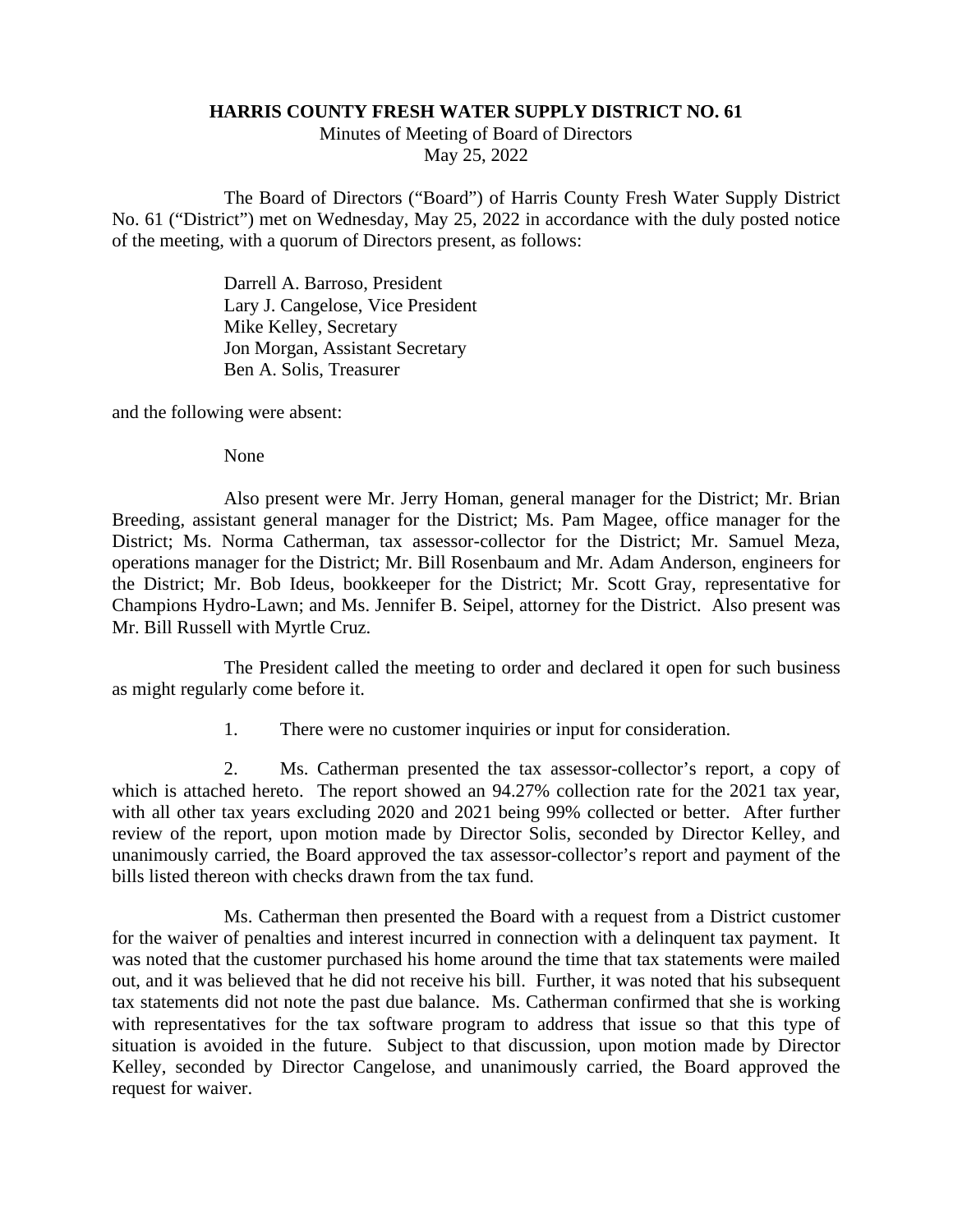3. Mr. Ideus then presented the fund manager's report, a copy of which is attached hereto. The report showed checks and/or wire transfers in the amounts of (i) 28,163.25 to CSI Consolidated, LLC, (ii) \$3,000.00 to Software Solutions, (iii) \$67,663.93 for engineering services, (iv) \$156,349.54 to Persons Services Corp., and (v) \$27,997.41 to Smith, Murdaugh, Little & Bonham, LLP. After discussion, upon motion made by Director Solis, seconded by Director Cangelose, and unanimously carried, the Board approved the fund manager's report and the checks listed thereon. Furthermore, the Board thanked Mr. Ideus for his many years of service to the District. Mr. Ideus then left the meeting.

4. The Board then considered the minutes for the meeting held on May 18, 2022. After discussion, upon motion made by Director Solis, seconded by Director Cangelose, and unanimously carried, the Board approved the minutes as presented.

5. Mr. Meza presented the operations report, a copy of which is attached hereto. With respect to water production, the District pumped 58,246,000 gallons from its wells, with an average daily flow of 1,941,583 gallons.

At the wastewater treatment plants, the total combined treatment amounted to 75,159,000 gallons with an average daily flow from the plants of 2,505,300 gallons per day. There were 2.6 inches of rainfall during the month of April.

With respect to the distribution and collection system, 20 bacteriological samples were taken with no coliforms detected.

With respect to out-of-district water use, Emerald Forest Utility District used 128,000 gallons and MUD No. 248 used 11,723,000 gallons.

As for personnel matters, a safety meeting on chemical safety and the purpose of safety data sheets is scheduled for June.

Director Kelley asked several questions related to the District's conversion from landlines to wireless phone service at its facilities, specifically whether emergency response personnel would be able to determine which District facility a call was coming from. Mr. Meza and Mr. Breeding stated that they would look into the matter.

After review, upon motion made by Director Cangelose, seconded by Director Morgan, and unanimously carried, the Board approved the operations report as presented.

6. Mr. Rosenbaum then presented the engineer's report, a copy of which is attached hereto. With regard to phase 8 of the District's sanitary sewer rehabilitation project, Mr. Rosenbaum presented and recommended approval of Pay Application No. 3 in the amount of \$28,163.25 to CSI Consolidated. Upon motion made by Director Solis, seconded by Director Cangelose, and unanimously carried, the Board approved the pay application as presented.

As for the sanitary sewer and water line relocation project at N. Eldridge Parkway and F.M. 1960, Mr. Rosenbaum presented and recommended approval of (i) Pay Application No. 7 in the amount of \$156,349.54 and (ii) Change Order No. 3 in the amount of \$80,880.16 to Persons Services Corp ("Persons"). With regard to the change order, the engineer and Mr. Homan noted that it relates to the purchase and installation of inserta valves that will allow the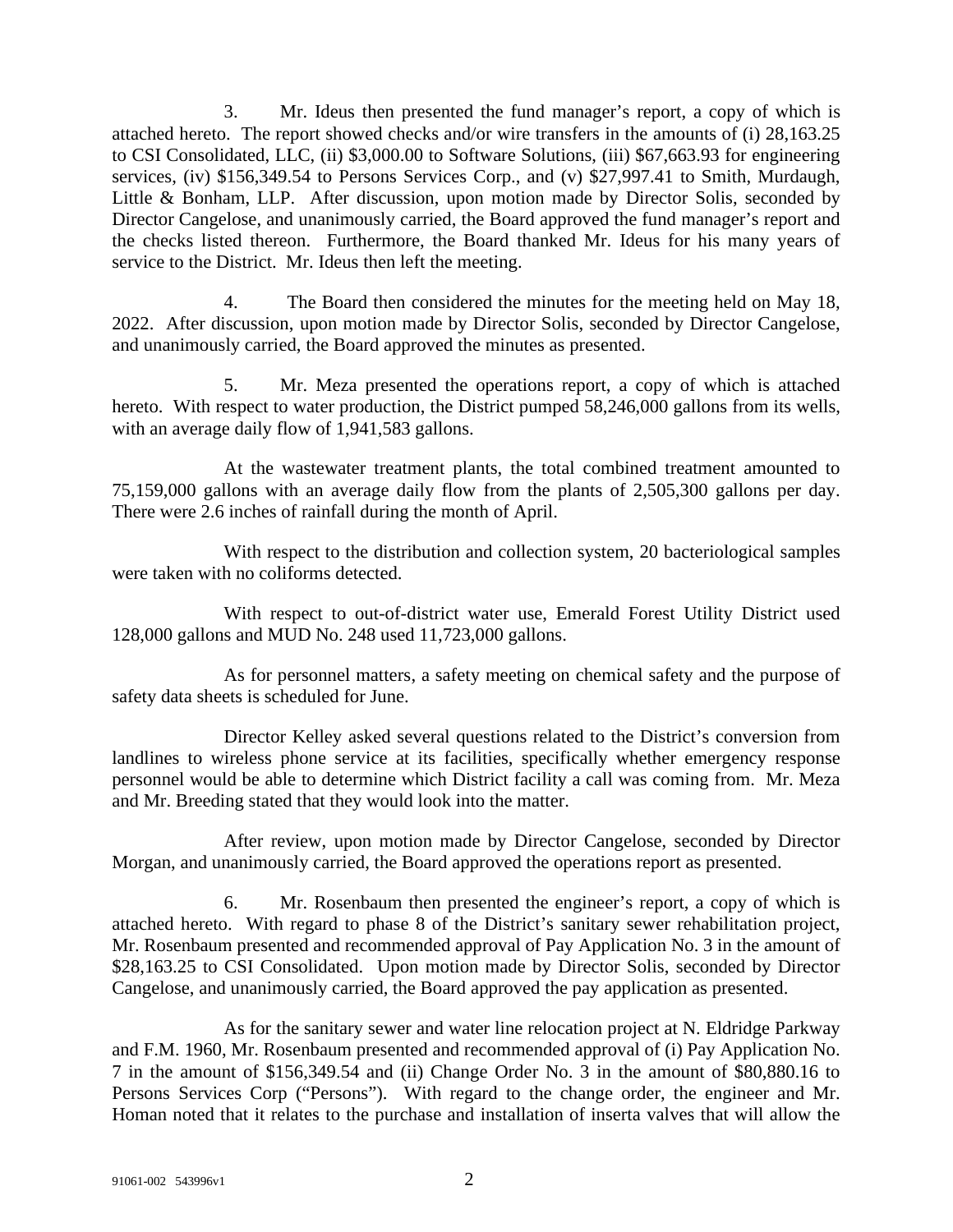District to switch from use of the existing water lines to the new water lines without major interruptions to customers. Mr. Homan noted that the District will seek partial reimbursement of that expense from the Texas Department of Transportation under the parties' reimbursement agreement, but that such reimbursement is not guaranteed. The Board agreed with the proposed course of action. Subject to that discussion, upon motion made by Director Kelley, seconded by Director Cangelose, and unanimously carried, the Board approved the pay application submitted by Persons. Upon motion made by Director Solis, seconded by Director Cangelose, and unanimously carried, the Board approved the change order submitted by Persons.

Lastly, Mr. Rosenbaum reported that members of his team met with District personnel today to discuss a variety of pending business and capital improvements projects. That meeting went well.

After further review and discussion, upon motion made by Director Morgan, seconded by Director Cangelose, and unanimously carried, the Board approved the engineer's report as presented.

7. The Board next considered payment of the general fund bills listed on the report prepared by Ms. Magee, a copy of which is attached hereto. After review, upon motion made by Director Morgan, seconded by Director Cangelose, and unanimously carried, the Board approved payment of the general fund bills as presented.

8. Mr. Homan, Mr. Breeding, and Ms. Magee presented the management report. Ms. Magee reviewed the District's April financials with the Board, noting that the figures on the first page have been updated.

Ms. Magee also presented a write-off list to be sent to collections.

Mr. Breeding reported on various pending matters, including preparation of the District's 2022 consumer confidence reports.

Mr. Homan requested that Mr. Gray with Champions Hydrolawn provide a brief report on the status of the District's drainage facilities. He noted that everything is in good condition.

Mr. Homan reported that the recent town hall meeting featuring Harris County Precinct No. 3 Commissioner Tom Ramsey was a huge success, with a large crowd in attendance and a lot of positive feedback. The Board shared this sentiment and discussed the benefits of cultivating a relationship with Harris County and others.

Lastly, Mr. Homan introduced to the Board to Mr. Bill Russell, who will be serving as the District's bookkeeper effective June 1, 2022. Mr. Russell provided some information on his educational and personal background and discussed the details of his firm's transition to serving in the role of bookkeeper. He stated that he will have more information at the June meeting after reviewing the District's accounts and records.

Upon motion made by Director Solis, seconded by Director Cangelose, and unanimously carried, the Board approved the management report as presented.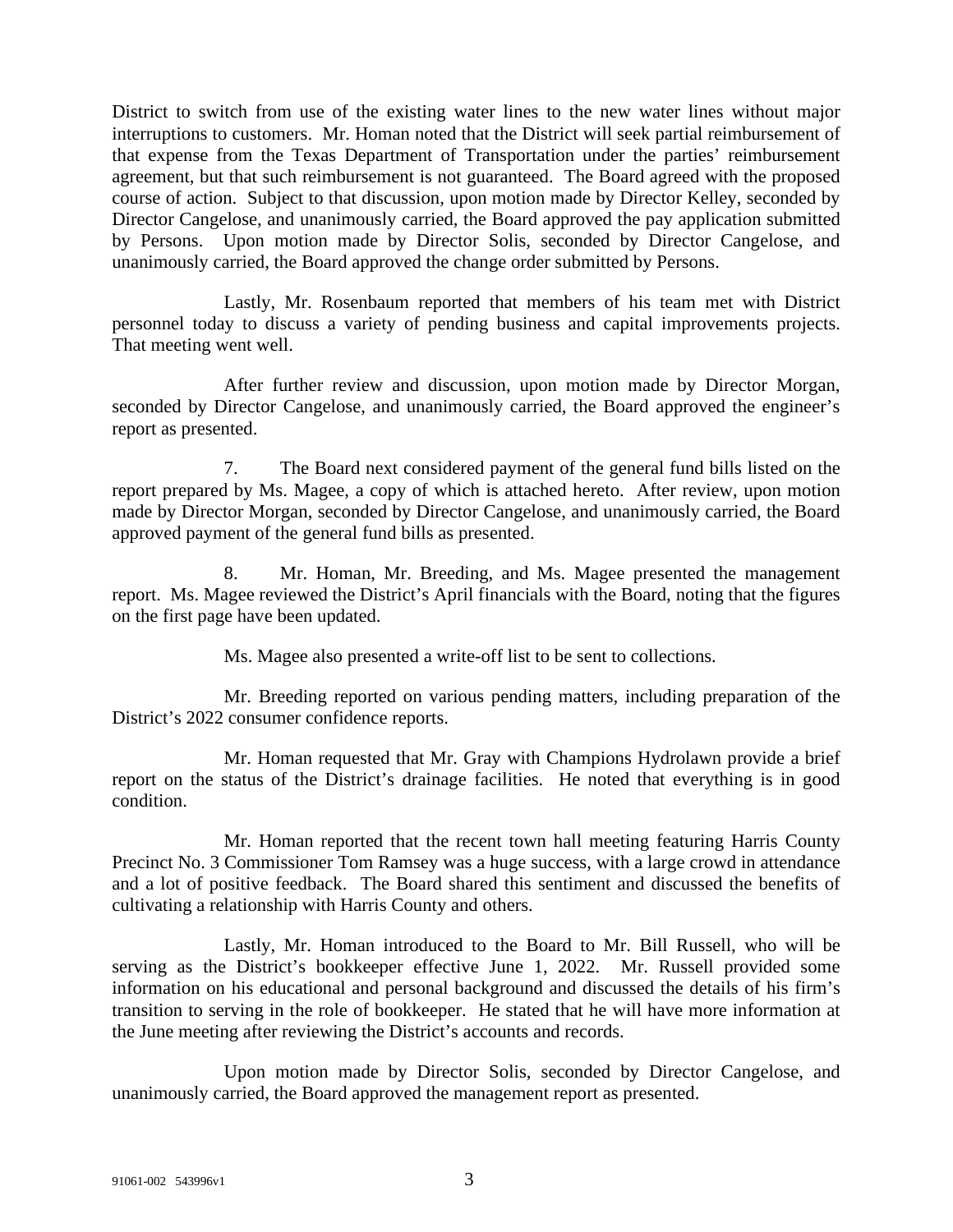9. The Board considered items for the next agenda, including approval of this year's consumer confidence reports.

**Secretary**